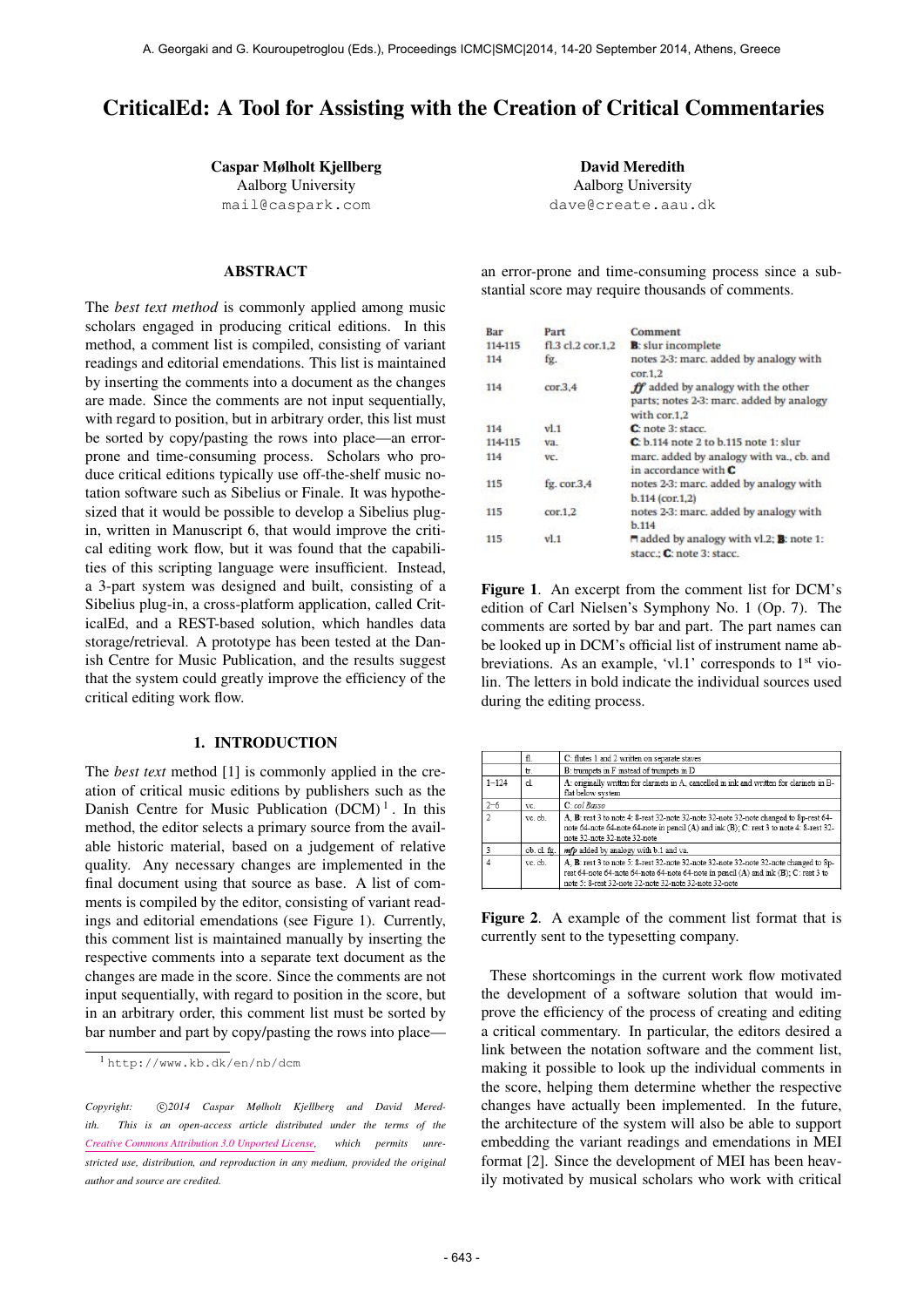editing, MEI includes many features relevant to the topic. It is also an open format, and it is already used in DCM's MerMEId [3, 4], a system for storing metadata about musical works. By presenting this data accordingly, it would be possible to take a step towards fully multidimensional, digital critical editions [5], in which the user is able to select and even specify his or her own customized view on the source material. In this paper, we present the design, development and evaluation of our software solution, named CriticalEd.

## 2. SYSTEM DESIGN AND DESIGN PARADIGM



Figure 3. The structure of the CriticalEd system.

As our primary purpose is to produce a tool that can be used at DCM, our proposed solution to the problem of creating and maintaining critical commentaries is a 3 part system, consisting of a Sibelius [6] plug-in, written in Manuscript 6; a helper application, named CriticalEd; and a REST-based [7] solution for data storage/retrieval (see Figure 3). It would not have been possible to construct such a system using only Sibelius' own scripting system, Manuscript, since it has no support for event handling. Luckily, Manuscript has support for basic file input/output operations, making it possible to communicate with other applications through a command protocol. This led to the idea that by making the requirements for the notation software plug-in lightweight, it may be possible to support more than one notation editor (e.g. Finale [8]). This is a significant point, since different scholars and publishers may use different notation software. In order to be able to support other notation software, the respective software's scripting language must support gathering bar and staff name information, writing and reading files and inserting graphics in the score. It also needs to provide a way to associate values with the graphic objects, if it is to be possible to look up comments in the score. In order to be able to support as many platforms as possible (and, by extension, as many potential users as possible) it was decided that an open, cross-platform approach to the design problem had to be taken.

The helper application, CriticalEd, was written in JUCE [9], a C++ library that supports multiple platforms and has an extensive feature set. Because of its open nature, extremely large function set and large user base, it was chosen to develop the REST interface for storing/retrieving data from the database in PHP, using a MySQL database. The web interface is written in HTML5.

#### 3. INTERFACE DESIGN

The interface design is divided into three significant parts, Sibelius, CriticalEd and a web-based interface for viewing and editing the comment list.

Sibelius allows for mapping plug-ins to user-defined keyboard shortcuts. This is utilized to achieve tight integration with Sibelius. When the defined keyboard shortcut is pressed, the command file is changed, causing the respective dialogue to pop up in front of Sibelius. The user selects a passage in the score, then clicks the keyboard shortcut. This causes the "Add Comment" dialogue to pop up, with bar and part information already filled in, as can be seen in Figure 4. The interface for editing individual comments in the score has a similar design. The web interface is de-

| Start bar: 29                                    |          | End bar: 29 | String: 29 |  |
|--------------------------------------------------|----------|-------------|------------|--|
| Detected instruments:                            |          |             |            |  |
| 2. Violino (vl.)<br>Viola (va.)                  |          |             |            |  |
|                                                  |          |             |            |  |
|                                                  | vl.2 va. |             |            |  |
| String:<br>stacc. added by analogy with vc., cb. |          |             |            |  |

Figure 4. The dialogue presented when adding a comment. Information about the affected instruments and the position has been automatically filled in based on the current selection in Sibelius.

signed to be as transparent as possible, and it is written in HTML5. In order to make the system easier for users to adapt to, the structural layout of the data is made to be a tabular layout that resembles that of the documents currently used by the staff at DCM (see Figure 5). In the future, a more sophisticated view on the data will be designed and implemented in HTML5.

## 4. INTER-PROGRAM COMMUNICATION

Since the Manuscript scripting language has basic file input/output capabilities, we decided to design a lightweight communications protocol around this. A repository directory is created, in which a set of files are created, one for each type of command. Using the cross-platform, opensource FileWatcher library ([http://sourceforge.](http://sourceforge.net/projects/fwutilities/) [net/projects/fwutilities/](http://sourceforge.net/projects/fwutilities/)), a process running on another thread then watches the repository for file operations. When a file operation is detected (e.g. "addComment.cmd" was changed), a message is sent to CriticalEd's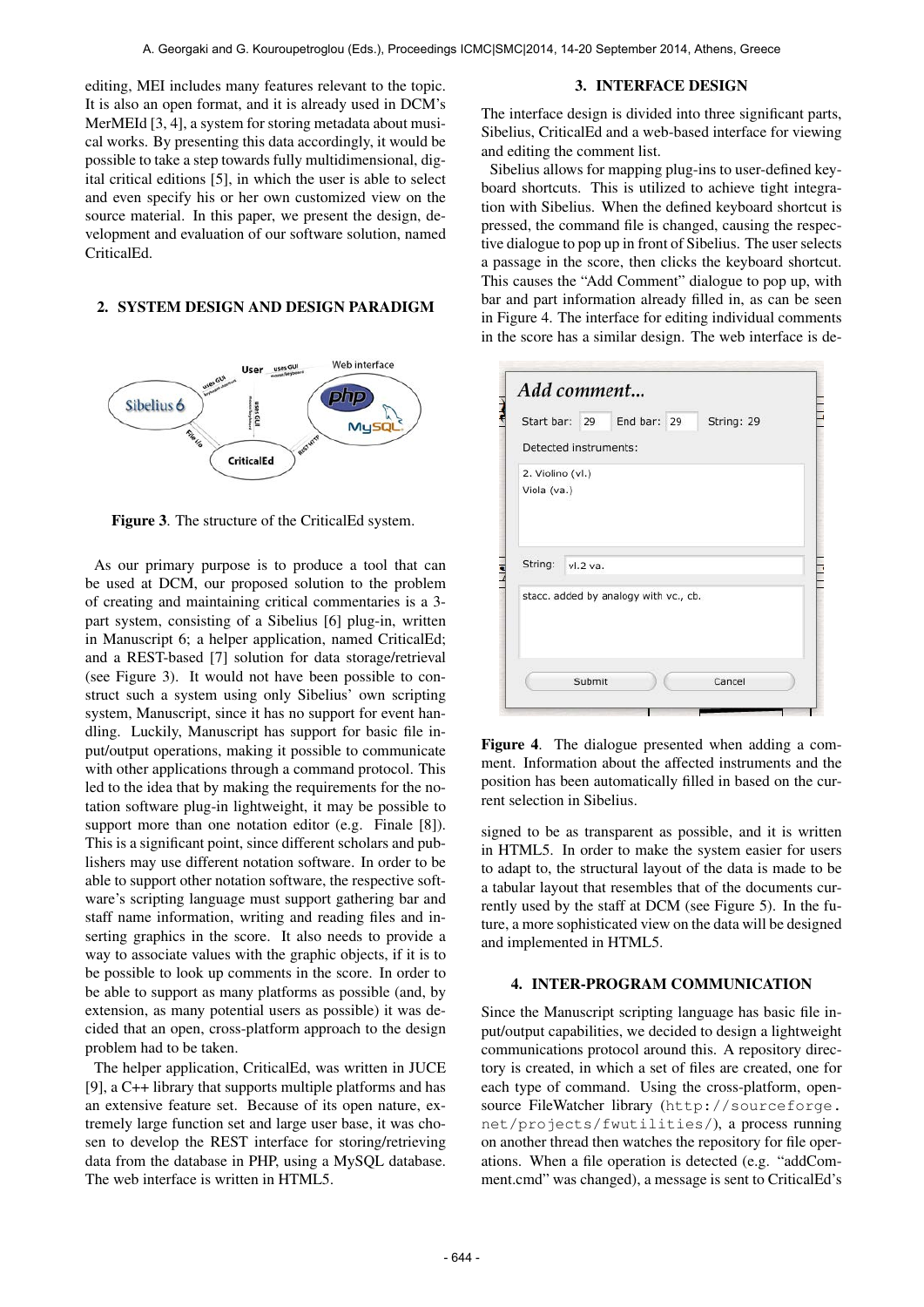| 39           | Violoncello                              | stacc. added by analogy<br>with b 16                                            |
|--------------|------------------------------------------|---------------------------------------------------------------------------------|
| 42-<br>43    | 1 Fagotto 2                              | slur added by analogy with<br>bb.19-20                                          |
| $45 -$<br>46 | Viola                                    | slur added by analogy with<br>$bb.21-22$                                        |
| $50-$        | 1 Clarinetto (A) 2                       | cresc.-kile added by<br>analogy with bb.27-28.<br>92-93                         |
| 52-<br>53    | Violino 2 Viola Violoncello Contrabbasso | stacc. added by analogy<br>with bb 29-31                                        |
| 69           | 1 Clarinetto (A) 2                       | p added by analogy with<br>the dynamic level in the<br>other instrumental parts |
| 74           | 1 Fagotto 2                              | triplet sign added                                                              |

Figure 5. A screenshot of the comment list currently generated by the PHP script. The first column shows the bar number, the second column the part name and the third column the actual comment text.

CommandInterpreter, which then takes the appropriate action (e.g. launch the "Add Comment" dialogue).

The file is then read, inserting each token-separated command parameter into a string array. Depending on the type of command, the parameters are passed on as needed. For an "Add Comment" operation, this includes bar and part data gathered by the plug-in from the current selection.

For some operations, it is necessary to confirm whether the comment was actually added to the database, in order to ensure consistency between the comment list and the score. This means that the software is locked by the plugin while the operation is carried out in CriticalEd, checking for changes to the response.cmd file. Upon finishing the dialogue in CriticalEd, a corresponding message (e.g. SUBMIT SUBMITTED, SUBMIT CANCELED or SUB-MIT FAILED) is sent to Sibelius through response.cmd. Before initiating the transaction, a check is made that a response is not associated with the wrong command at any time. The unique integer identifier of the comment is also sent to Sibelius, which is added to the graphic objects used for indication as a user parameter, which can later be used to identify which comment indicators are associated with which comments in the score.

# 5. PARSING DCM INSTRUMENT STRINGS

It is not possible to simply use the output from the plug-in directly because DCM adhere to certain strict formatting guidelines in their publications. The part string has to be parsed and converted to an instrument abstraction in CriticalEd. An example of such a string could be "1 Clarinetto (A) 2", which is the data gathered from a staff containing both the 1st and 2nd A clarinets in DCM's edition of Peter Heise's *Drot og Marsk* [10]. More examples can be seen in Figure 6. In total, four major instrument string variants can be found in this particular work (see Table 1). Each of these variants can also be found with additional information added in parentheses, e.g. (Flauto piccolo) or (A), indicating the transposition of the instrument.

In order to parse these strings, it is first determined which of the four types the string belongs to by checking for the conditions found in the second column of Table 1. Then the string is checked for the "(" character, which

| parts                                        |
|----------------------------------------------|
| Oboe 1                                       |
| Flauto 1                                     |
| Flauto 1                                     |
| Violino 2 Viola                              |
| Violino 1                                    |
| Violino 2 Viola                              |
| 1 Clarinetto (A) 2 1 Corno (F) 2 Violoncello |
| 1 Fagotto 2                                  |
| Contrabbasso                                 |
| $1$ Corno (F) $2$                            |
| Violino 1 Violino 2                          |
| Violoncello                                  |
| 1 Fagotto 2                                  |

Figure 6. An example of some of the strings that were output during the first prototype test at DCM.

would indicate that extra detail is also present in the string. The length of the string between the parentheses is then checked. If its length is only a single character, it is assumed that it is transposition information. If it is longer, the string is identified as an arbitrary detail string, such as "Flauto piccolo". Finally, all identified instruments per staff are added. This is done for each staff.

| Instrument(s)  | <b>Identification Method</b>     |
|----------------|----------------------------------|
| One numbered   | Last character is numeric.       |
| Two numbered   | Numeric character at both ends.  |
| One unnumbered | No numeric characters present.   |
| Two unnumbered | Two concurrent space characters, |
|                | no numeric characters.           |

Table 1. The instrument string variants found in *Drot og Marsk* [10].

#### 6. IN-SCORE COMMENT INDICATION

The DCM staff desired clear visual in-score indication of comments in Sibelius. It was discovered that it is possible to add graphics to individual bars using Manuscript. This is done by calling the AddGraphic method on the affected bar object. The graphics must be in .TIFF format, and it is possible to change the x- and y-offset and scaling factors.

In order to clearly indicate where comments have been inserted, sets of nine images are used, consisting of four corners and vertical and horizontal bar lines for the edges. An example of a 2-by-2 comment can be seen in Figure 7. An icon has also been designed for single bar comments. Several sets of images have been generated, each in a different, strong colour theme. If more than one comment begins at a specific bar and part, the x-offset is changed, and another image set is chosen. The indicators are inserted into the score using a dynamic script, written in Manuscript 6.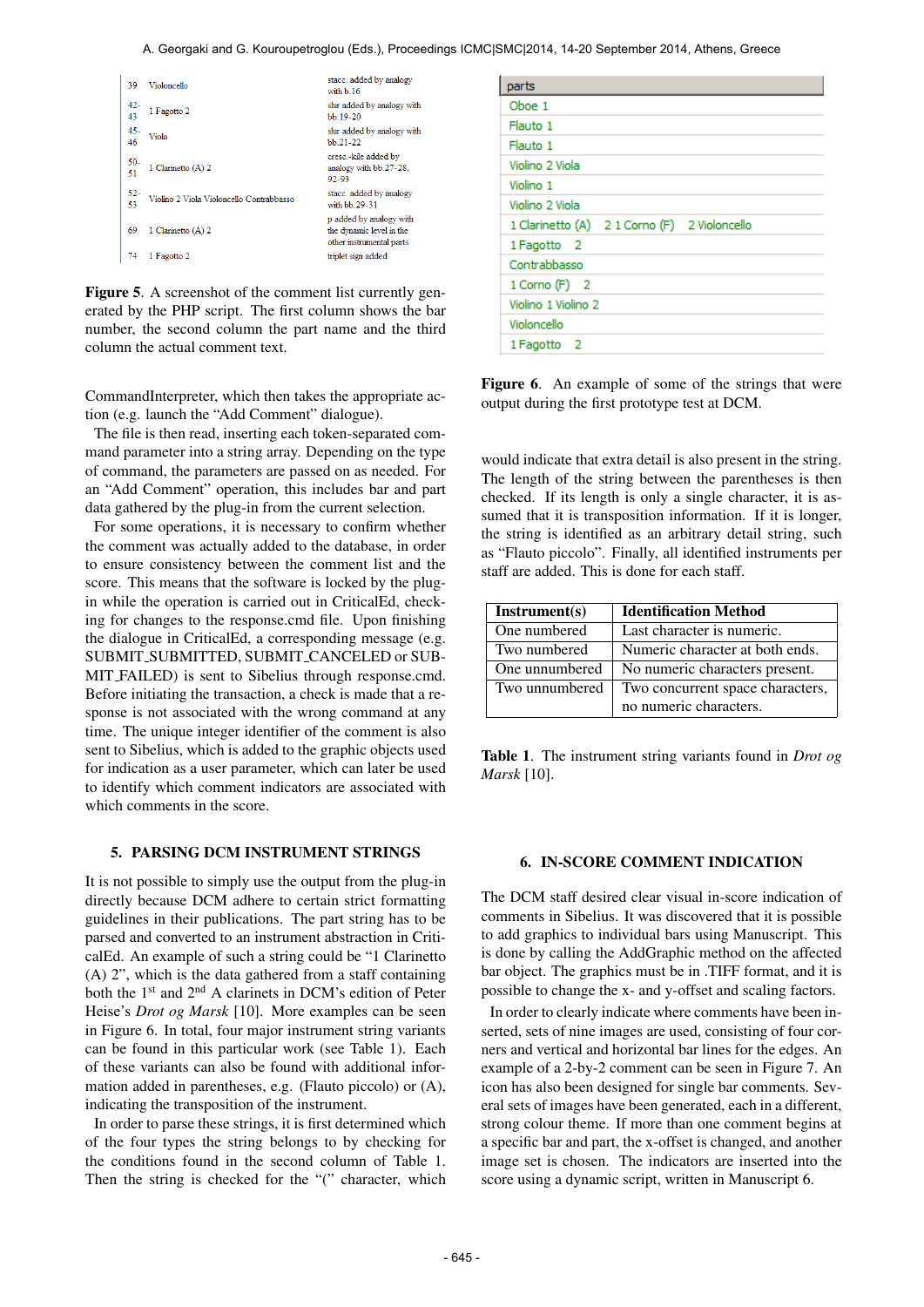

Figure 7. A screenshot from Sibelius of the in-score indicator graphics, here a 2-by-2 comment. Note that the box is extended by vertical and horizontal lines if a larger comment block is selected.

# 7. DATA STORAGE/RETRIEVAL

Data storage and retrieval is done using a RESTbased approach, meaning that all communication is done with HTTP GET/POST/PUT/DELETE requests. The comment-list data is stored in a MySQL database, with storage and retrieval to and from this database being carried out through a RESTful [7] interface written in PHP. The MySQL database may very well be changed to an XML-native database in a future revision, such as eXistdb (<http://www.exist-db.org>). As both PHP and JUCE have excellent facilities for processing XML, the data is passed around in XML format to enable easy handling. This is also done because, in future versions of the software, we want to allow for the possibility of embedding musical snippets into comments in MEI format.

# 8. EVALUATION

An ethnographic approach was taken during the evaluation of the first prototype, which was used as a proof-ofconcept. The prototype was tested on the DCM staff, three senior staff members and a student help. Everything was recorded on audio for later transcription. The participants were given the task of inserting  $5 + 25$  comments into the score, using the CriticalEd system. The first five comments were used for familiarizing the participant with the software, the remaining 25 for the actual test. Initially, the participant was given a short introduction to the control scheme. Then, the participant was asked to begin inputting the first five comments. Taking note of any annoyances and comments expressed by the staff, the facilitator guided the participant until the first five comments were input satisfactory and then moved on to the larger set of comments. The final stage was timed using a stopwatch.

The test resulted in a set of comments and observations that could be interpreted to define a new set of requirements for the next prototype. Most of the changes were fairly trivial, caused by the early stage of the software, but there were also some important observations and comments.

One participant noted that the instrument definitions were messy and could be improved, a problem that was solved by introducing parsing of the output strings from Sibelius. Another user suggested that icons should be more visible, in response to which the visual indication in Sibelius was made larger and more colour-intensive. Another suggestion was that the system could be used by music teachers to evaluate and annotate written assignments involving the writing of music. The potential of the system to be used for this will be explored in future work. There were also a number of comments from users that suggested that the system was, broadly speaking, fulfilling its intended purpose and could potentially improve work flow (e.g., "Marking scores works really well", "Not a realistic reproduction of our work flow, but it is very exciting, and has potential to improve our work flow.")

#### 9. CONCLUSIONS

Even though the system is currently at a rather immature state, it was concluded, based on the test participants' comments from the first prototype test, that the taken approach is indeed a valid way to tackle the problem of assuring comment list consistency and improving the work flow within teams of scholars creating critical music editions. The information gathered at the next evaluation phase will be used to improve the system further, leading, hopefully, to deployment in the production process at the Danish Centre for Music Publication within the very near future. Having achieved that goal, our next steps will be to (1) add support for other notation software packages (e.g., Finale), (2) explore other possible applications of the software (e.g., as an educational tool) and (3) work towards integrating CriticalEd into a system for authoring fully multidimensional critical editions.

# Acknowledgements

David Meredith is partially funded by the EU FET STREP collaborative project grant, "Learning to Create" (Lrn2Cre8). The project Lrn2Cre8 acknowledges the financial support of the Future and Emerging Technologies (FET) programme within the Seventh Framework Programme for Research of the European Commission, under FET grant number 610859.

#### 10. REFERENCES

- [1] J. Grier, *The Critical Editing of Music: History, Method and Practice*. Cambridge: Cambridge University Press, 1996.
- [2] MEI Council, "Music encoding initiative guidelines (release 2013, revision 2.1.0)," 2013, available online at [http://music-encoding.googlecode.com/files/](http://music-encoding.googlecode.com/files/MEI_Guidelines_2013_v2.1.0.pdf) MEI\_[Guidelines](http://music-encoding.googlecode.com/files/MEI_Guidelines_2013_v2.1.0.pdf)\_2013\_v2.1.0.pdf.
- [3] S. Lundberg and A. T. Geertinger, "MerMEId: Metadata Editor and Repository for MEI Data," 2013, [http:](http://labs.kb.dk/editor/) [//labs.kb.dk/editor/.](http://labs.kb.dk/editor/) Accessed 1 April 2014.